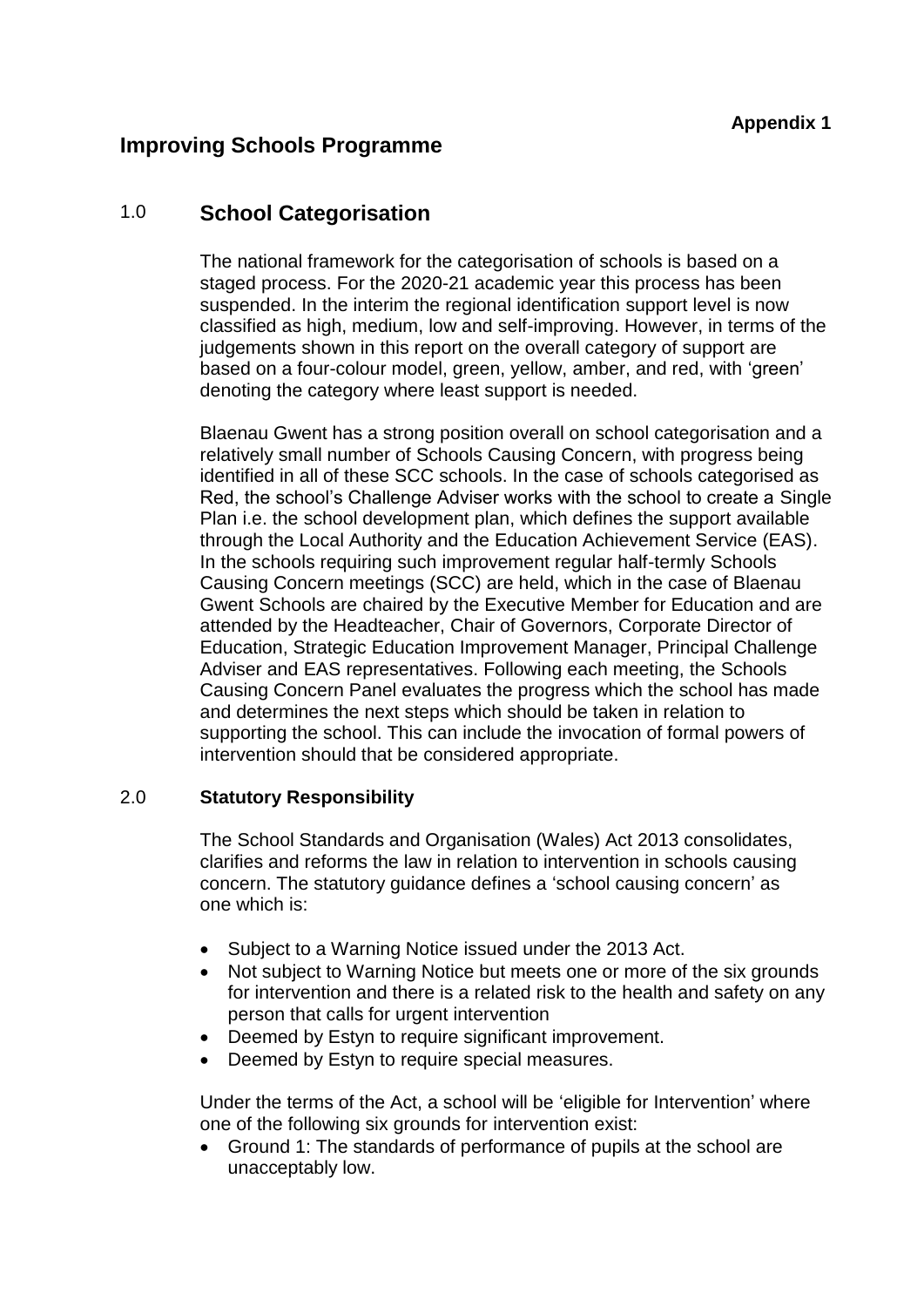- Ground 2: There has been a breakdown in the way the school is managed or governed.
- Ground 3: The behaviour of pupils at the school or any action taken by those pupils or their parents is severely prejudicing, or is likely to severely prejudice, the education of any pupils at the school.
- Ground 4: The safety of pupils or staff at the school is threatened (whether by a breakdown of discipline or otherwise).
- Ground 5: The governing body or headteacher has failed, or is likely to fail, to comply with a duty under the Education Acts.
- Ground 6: The governing body or head teacher has acted, or is proposing to act unreasonably in the exercise of any of its or his or her functions under the Education Acts.

## **Local Authority powers of intervention**

Under Section 5 of the Act, the LA is able to intervene in schools causing concern in the following ways:

- 1. Direct the governing body to secure advice or collaborate with another school
- 2. Appoint additional governors and nominating a new Chair
- 3. Appoint an Interim Executive Board
- 4. Suspend the delegated authority for the governing body to manage the school's budget
- 5. Direct the governing body to take certain action or to desist from taking certain action.

A school remains eligible for intervention by the LA until one of the following events takes place;

- the authority gives notice that it is satisfied that the grounds for interventions that have been dealt with or that using its powers of intervention would not be appropriate for any other reason.
- the Welsh Ministers determine that the power to intervene is no longer in effect and give notice in writing to the local authority and the governing body of their determination.

## 3.0 **Performance Information and Data**

All schools are usually categorised on an annual basis in accordance with the National Model for Categorisation. The process takes place at a regional level and historically when in operation the national moderation has confirmed that the regional process is robust. This process has been suspended though since 2020, in line with national requirements.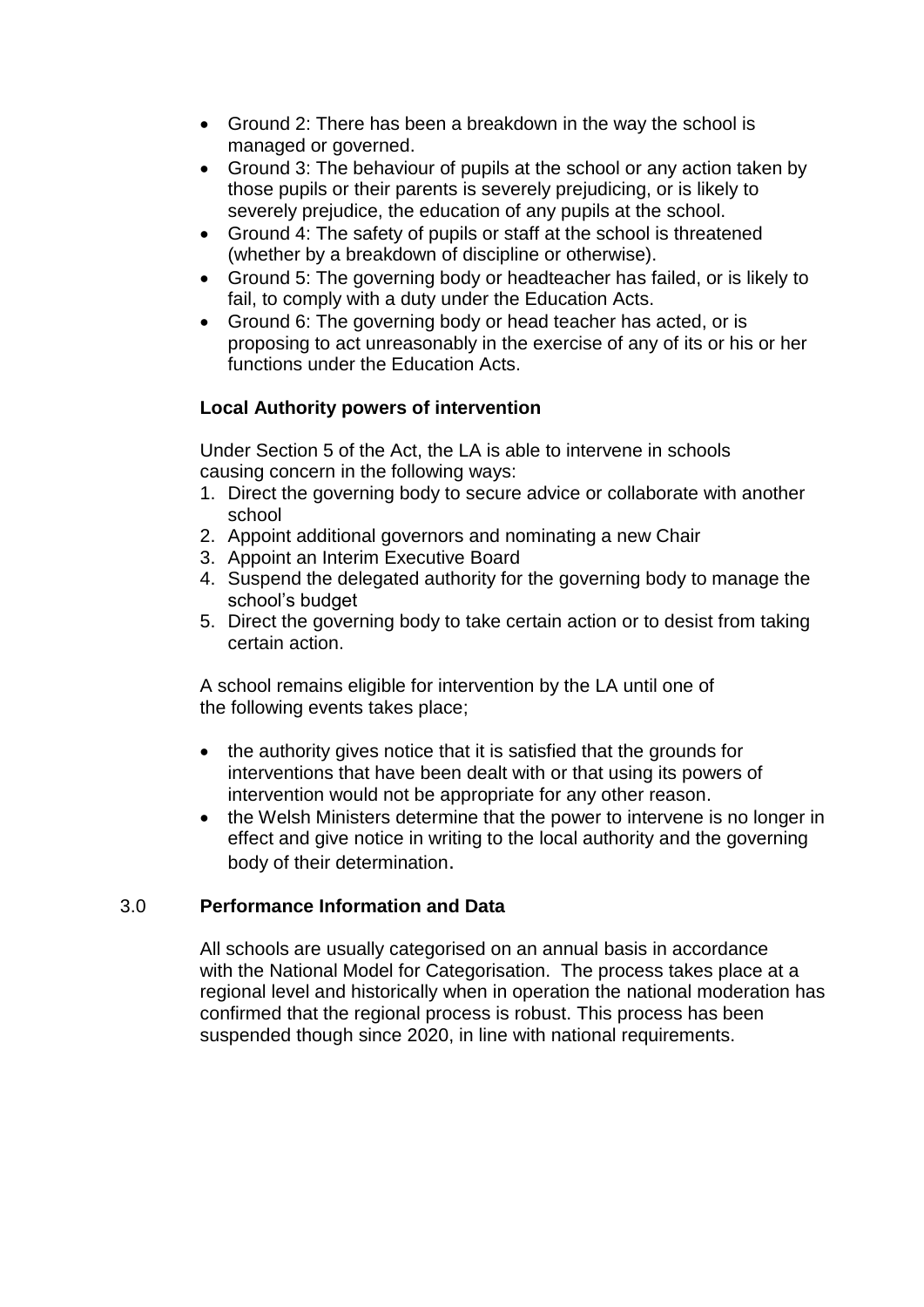#### 3.1 **School Categorisation January 2019**

Overall, National School Categorisation in January 2019 indicated further continued improvement when compared with the previous year in terms of the number of green and yellow schools:

- The number of Red schools remains the same **(2).** Two schools remain categorised as Red (Abertillery Learning Community and Brynmawr Foundation School).
- **2** schools were categorised as Amber (one school Rhos-y-Fedwen Primary remained as Amber with Brynbach Primary School being categorised from yellow to amber due to the need to provide additional support. Overall this represented a reduction of 2 schools compared to the previous year.)
- **10** schools were categorised as yellow (Coed-y-Garn Primary, Glyncoed Primary, St Joseph's Primary, St Mary's RC Primary, Sofrydd Primary Ysgol Gymraeg Bro Helyg, Ystruth Primary with a further 3 schools moving from Amber to Yellow, including River Centre, EFLC and St Illtyd's Primary)
- **11** schools were categorised as Green (All Saints RC Primary, Beaufort Hill Primary, Deighton Primary, Georgetown Primary, Glanhowy Primary, Pen-y-Cwm Special, St Mary's CiW Primary and Tredegar Comprehensive School with a further 3 schools moving from Yellow to Green Blaen-y-Cwm Primary, Cwm Primary and Willowtown Primary). This is again an improvement on the previous year and over a three-year period represents a significant improvement in the percentage of schools categorised as either Yellow or Green and demonstrates the improved capacity and leadership within our schools.

### 3.2 **School Categorisation January 2020**

Overall, National School Categorisation in January 2020 indicated further sustained improvement over the period.

- The number of Red schools remains the same **(2).** Two schools remain categorised as Red (Abertillery Learning Community and Brynmawr Foundation School), as both schools are in an Estyn category.
- **2** schools were categorised as Amber (Glyncoed Primary School and Sofyrdd Primary School.)
- **10** schools were categorised as Yellow (Coed-y-Garn Primary, Ebbw Fawr Learning Community, St Illtyd's Primary, St Joseph's Primary, St Mary's RC Primary, Ysgol Gymraeg Bro Helyg, River Centre with a further 2 schools moving from Amber to Yellow (Brynbach Primary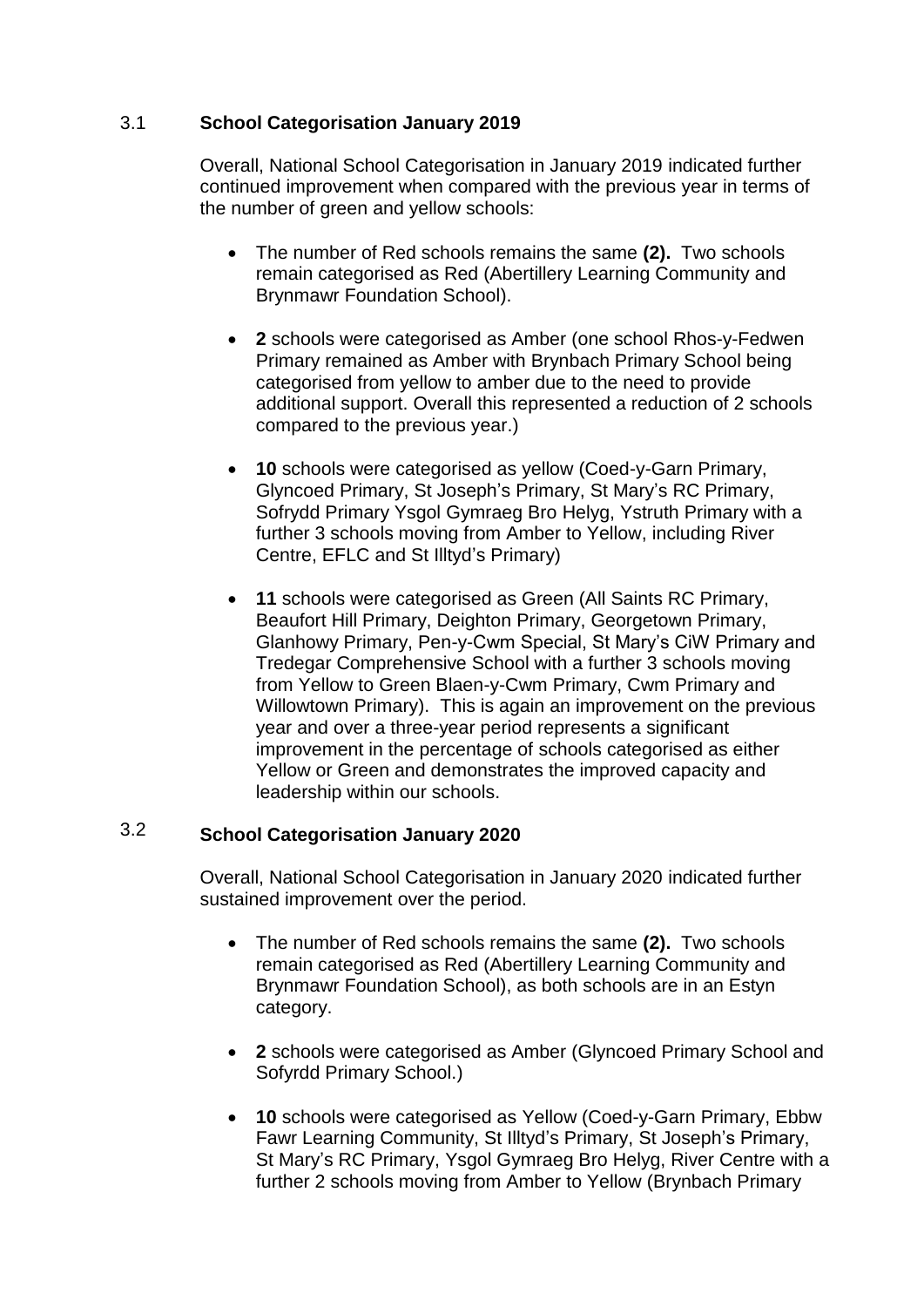and Rhos-y-Fedwen Primary) and one Deighton Primary School moving from Green to yellow)

 **11** schools were categorised as Green (All Saints RC Primary, Blaeny-Cwm Primary, Beaufort Hill Primary, Cwm Primary, Georgetown Primary, Glanhowy Primary, Pen-y-Cwm Special, St Mary's CiW Primary, Willowtown Primary, Ystruth Primary and Tredegar Comprehensive School. This is again an improvement and represents a significant improvement in the percentage of schools categorised as either Yellow or Green and further demonstrates the improved capacity and leadership within our schools.

#### 3.3 **School Categorisation 2020/2021**

As previously explained the school categorisation process has been suspended and as such no comparative data is available, however, there has been progress made in made in a number of schools.

#### 3.4 **Brynbach Primary School (Yellow to Amber to Yellow)**

In January 2019, the school was categorised as Amber in 2019 in recognition of the additional support required by the then recently appointed Headteacher. Throughout that academic year, the then EIB processes reported that progress against the school development plan priorities are Good with the school being removed from category at the end of the year and the categorisation process for 2019/20 confirming that the school was now categorised as Yellow.

#### 3.5 **Glyncoed Primary School (Yellow to Amber)**

Glyncoed Primary School was classified as Amber in January 2020 as a result of concerns in relation to leadership capacity at the school as a result of a number of leadership changes over a period of time. Progress was evaluated and assessed as strong and during the autumn term 2020 the school was removed from the SCC process noting the evident progress that had taken place at pace.

#### 4.0 **Schools Causing Concern Update**

The regional approach to School Causing Concern was amended in preparation for the 2019/20 academic year and the protocol is embedded at the end of this document. As such, these meetings form part of a wider drive by SEWC Councils and EAS to improve educational outcomes for all children and young people. The Council and EAS roles will be principally:

- To review and evaluate pace and progress in relation to identified School Development Plan priorities.
- To challenge the Headteacher and Governing Body on the rates of progress in their school.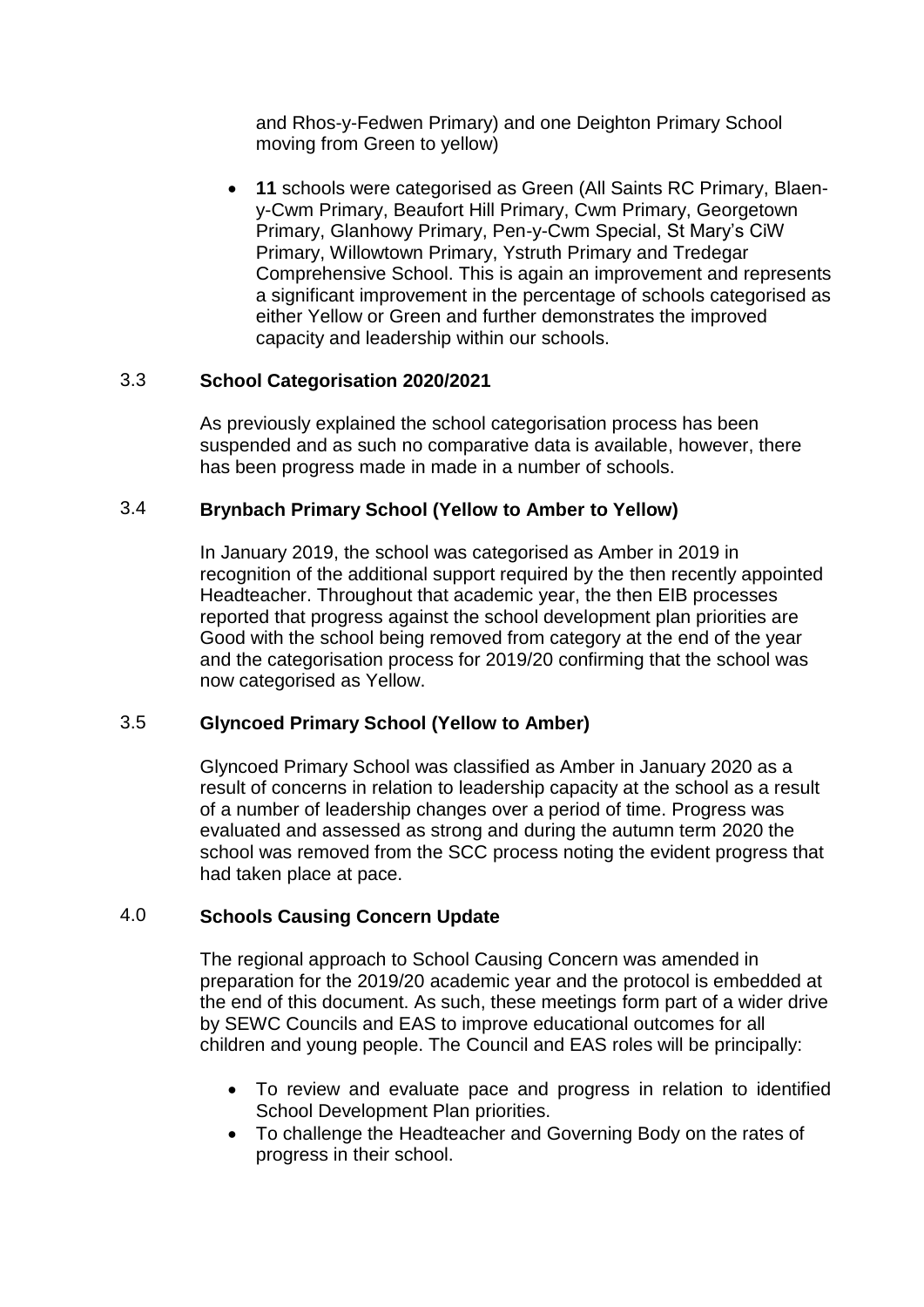- To recommend and monitor actions aimed at accelerating improvement.
- To consider the extent to which the school has been successful in achieving required improvement. This will determine future actions by the LA and EAS. This may encompass:

#### 4.1 **Schools Causing Concern (SCC) Progress:**

During the period from March 2020, schools have been operating under very different and challenging circumstances. In March, the focus of the Council/EAS support for schools shifted to the delivery of the National Continuity of Learning Plan and subsequently the regional distance and blended learning PL offer. During this time, national programmes for leadership and regional network meetings have continued and schools have engaged with these activities to varying degrees. In addition, SDP review meetings, Team Around the School meetings, Schools Causing Concern meetings and bespoke meetings with individual schools have given schools opportunities to identify and access appropriate support. During this period schools have been presented with a wide range of professional learning opportunities and support to deliver distance and blended learning.

Since March 2020, restrictions have meant that school visits have been very limited, and evaluations of the quality and effectiveness of leadership and the quality of teaching and learning have been undertaken largely through virtual meetings and review of documentation. Opportunities to examine first-hand evidence have, therefore, been very limited as is the case in all schools across Wales. At the commencement of the 2021/22 academic year there were only 3 schools identified as a cause for concern and one school was added to during the spring term. Below is summary of their progress made to date:

#### 4.1.1 **Sofrydd Primary School (Yellow to Amber)**

Sofrydd Primary School was categorised as Amber in January 2020 as the school development plan was identified as unsatisfactory and became part of the regional schools causing concern arrangements. During early 2020, a Leadership and Management review was commissioned which reported to the governing body of the school just prior to the initial wave of the pandemic.

The purpose of the review was to evaluate and review the current leadership standards in the school, the quality of provision and standards achieved by pupils to provide an evidence base, to support the school to identify its key priorities for improvement and enable the local authority and the EAS to provide the appropriate level of support.

The review identified 12 key recommendations for securing improvement and now informs the work programme that is being progressed. Key to this improvement agenda has been the need to improve governance arrangements, which have continued to be strengthened through the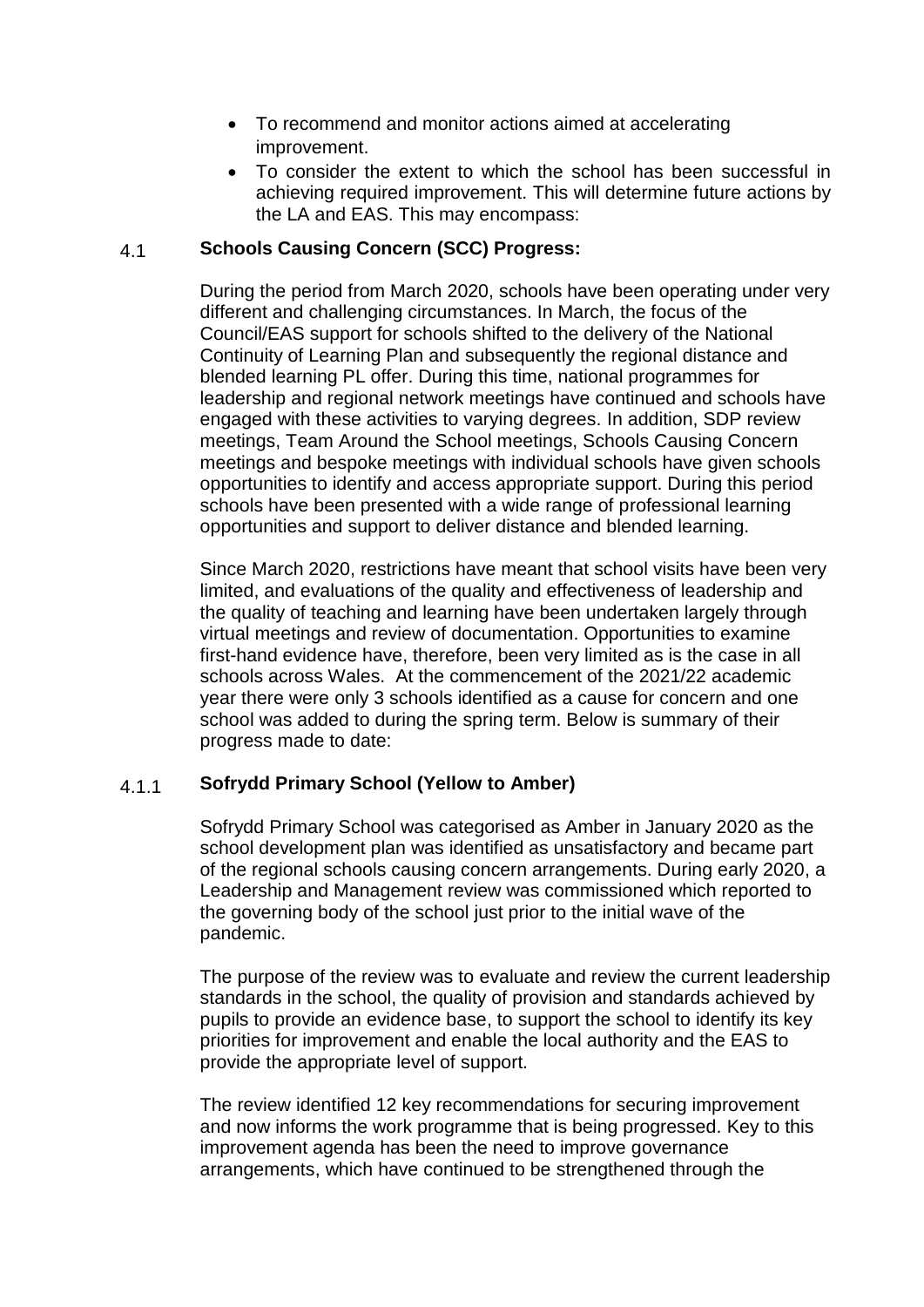successful recruitment of a new Chair of Governors and Vice Chair of Governors who has continued to work alongside the Acting Executive Headteacher, this relationship has continued to deliver satisfactory progress against the recommendations, however, there is a need for the school improvement service to verify judgements. At the start of the Summer term 2021 a new Acting Headteacher commenced in post. This position will be kept under review in the summer term of 2021.

#### 4.1.2 **Schools in Receipt of a Statutory Warning Notice**

#### 4.1.2.1 **Abertillery Learning Community (Red)**

The school is currently subject to a LA warning notice to improve and a programme of intervention. However, it is important to note that for 2020 as a result of the pandemic there are no comparative performance measurements that can be relied upon.

A school leadership review was undertaken in the Autumn term of 2017, which resulted in LA intervention and when the school was inspected in February 2018 it was then placed in the statutory category of requiring significant improvement. A follow-up visit was held in July 2019 and Inspectors noted the progress that had been made in respect of many of the recommendations for action from the inspection, although noted that many of the improvements are at an early stage of development and as such confirmed that the school will remain within an Estyn category. Following a successful period of leadership continuity by two established Headteachers, the Governing Body successfully recruited a suitably experienced Headteacher to the permanent position of Headteacher and also appointed a new Chair of Governors. Both have been in place now for in excess of 2 years. Additional LA governors remain in place to provide additional capacity to the governing body for progressing key personnel matters.

The Learning Community has had several changes in senior leadership since the core inspection:

- A new substantive Headteacher was appointed in January 2020.
- A new Director of Learning took up post in the Summer 2020.
- A Deputy Phase Lead at primary was appointed in Spring 2021.
- A new substantive Secondary Phase Lead started at Easter 2021.
- A new Secondary Assistant Headteacher started at Easter 2021

The Learning Community has engaged well with support on offer from the Council and the EAS. The model for supporting the school is via Challenge Adviser, with additional Learning Network School support (via Tonyrefail Community School). The Learning Community has engaged with this arrangement, though delays to planned support were caused in the Autumn and Spring due to COVID affecting capacity in both secondary and primary settings. EAS support visits commenced at the end of the Spring term 2021. The focus of support from the Challenge Adviser, and also from the Learning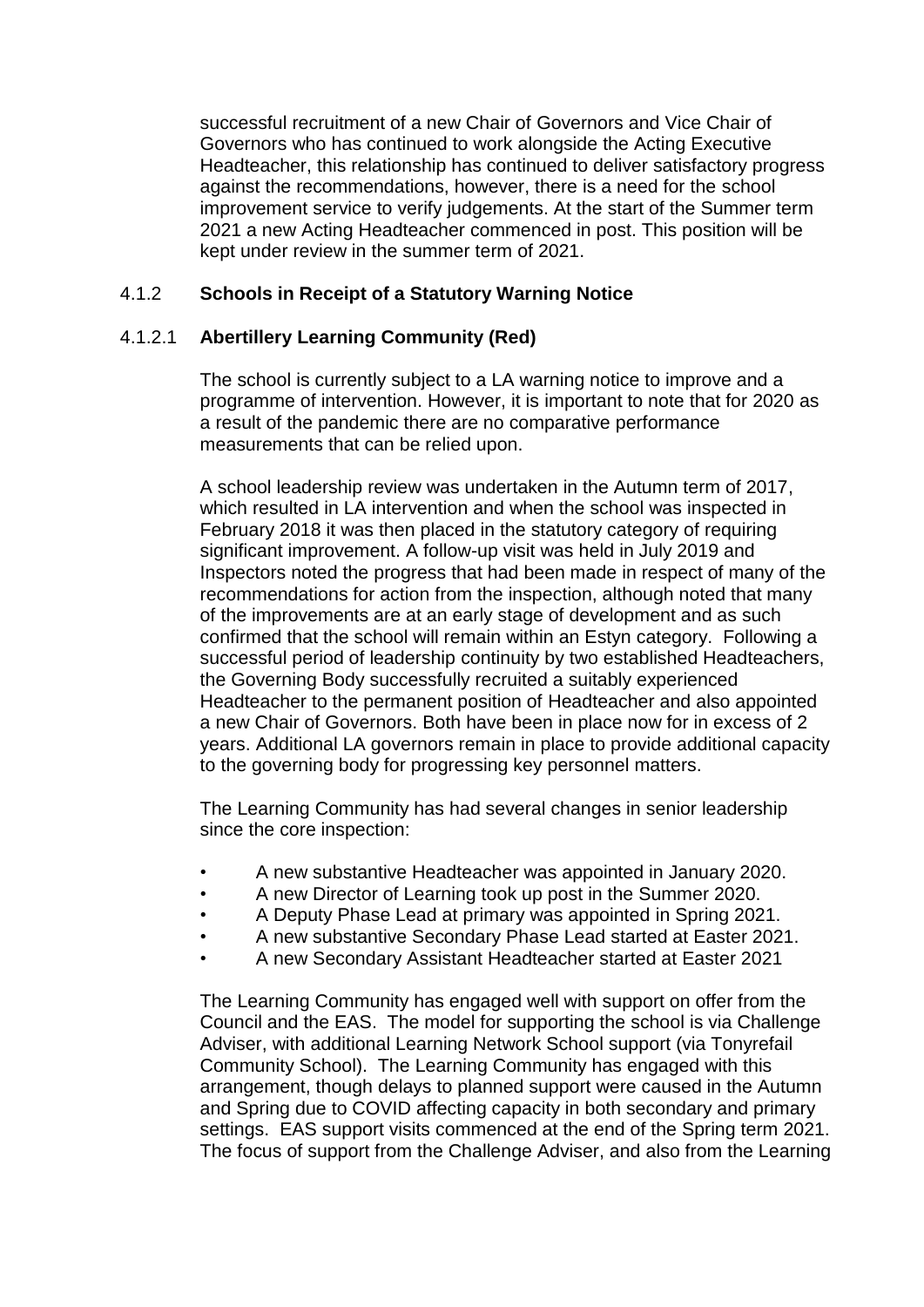Network School, is specifically to enable leaders to make strong progress against the school's recommendations

SCC meetings scheduled half-termly during 2020-2021 were disrupted by the pandemic, however, catch-up sessions between the Council and the Learning Community continued throughout the COVID-19 pandemic. There were two formal SCC meetings that were held in the autumn; in October and December. In November 2020, the EAS had completed a review of progress against the Estyn recommendations using a limited evidence base gathered as part of an on-site visit. The outcome of this was shared in the December SCC meeting. The formal SCC meetings continued into the Spring term on a half-termly basis. Moreover, the Abertillery Learning Community Corporate Group was reinstated in the Spring term. The group is chaired by the Managing Director of the Council and the emphasis of the meetings is to gain corporate assurance against the Learning Community's capacity to improve standards and consider sustainability issues, particularly the revenue budget and dealing with the projected financial deficit. The ALC revenue budget provisional out-turn is a significantly improved position with a deficit circa £324,000 against the projected deficit of over £1m+.

There is also consideration of the following high-level strategic overview strands of work to capture the statement of actions moving forward. Updates are reported against areas set out below and progress is cross-referenced to the LA statement of action plan:

- OD strategy
- Financial strategy (5 Year Plan)
- Provision strategy (ICT, Inclusion, Youth service)
- Engagement strategy

The Headteacher presented reports in each of the SCC meetings. In the October 2020, December 2020, February 2021 and March 2021 SCC meetings, the Headteacher reported on actions taken against each of the recommendations in the current term, with limitations on making school judgements due to the circumstances of the pandemic. It was acknowledged, however, by the SCC Panel that satisfactory progress is being made, based on the evidence seen and presented and that the Learning Community is in a more stable position, especially from a governance perspective. A broad range of actions were taken in all priority areas and each were reported on in detail in the meetings, including outlining the provision developed in distance and blended learning across the community, with a focus on both learning and wellbeing of pupils, staff and the wider school community. It is expected that Estyn will return to the school in the near future to undertake a monitoring visit.

#### 4.1.2.2 **Brynmawr Foundation (Amber to Yellow and to Red)**

In December 2013 Brynmawr Foundation School was inspected by Estyn and placed in Estyn monitoring; with an adequate judgement for its current performance and prospects for improvement. Recommendations included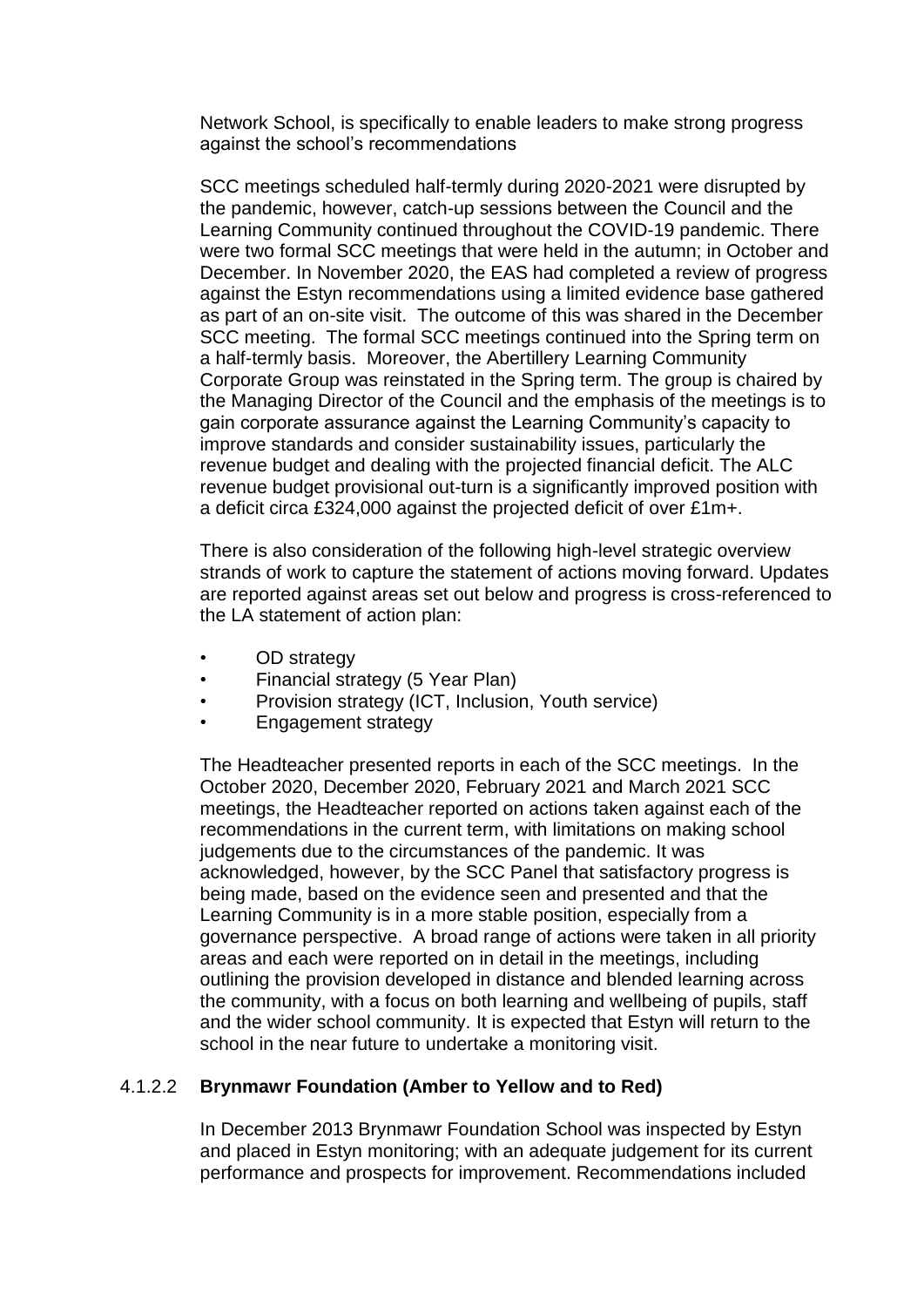improving the school's performance and improving quality in teaching and learning. The school was categorised as Amber in 2014 and 2015. The school was issued with a statutory Warning Notice in 2015 to improve standards, particularly in Maths. Support was put in place and Key Stage 4 outcomes improved significantly in 2016. The Warning Notice was subsequently lifted.

Due to the improvement secured, in 2016 the school was classified as Yellow, having made strong progress against Estyn's recommendations and with improved performance at the end of KS4.

However, following an unexpected decline in KS4 performance in 2017, particularly in Maths and the outcome of an EAS review of the effectiveness of leadership and management at the school, the school was categorised as Red in the 2017-18 in the national school's categorisation process and invoked the LA powers of intervention. The school continues to be subject to a LA statutory warning notice to improve and after a period of support, intervention is now in place.

In the autumn term 2019, the school was inspected by Estyn and was placed in a category of Significant Measures and Members will already be aware from a previous report to this committee that the inspectors awarded a judgement against all four inspection areas of 'unsatisfactory and needs urgent improvement' and against the inspection area of care support and guidance a judgement of 'adequate and needs improvement' was recorded.

Governance has significantly improved, the additional Governors that had been appointed have been removed evidencing the cultural growth that is now demonstrable within the Governing Body. However, it is important to note that for 2020 as a result of the pandemic there are no comparative performance measurements that can be relied upon. The school's engagement in regional Professional Learning Opportunities and professional networks has been strong.

The school has had several changes in senior leadership since the core inspection:

- A new Assistant Headteacher was appointed at Easter 2020.
- Two new Associate Assistant Headteachers joined the leadership team this current academic year.
- The Assistant Headteacher who leads on inclusion and wellbeing will step down at the end of this academic year and a recruitment process is planned for May 2021 to appoint a replacement.
- A new subject leader for mathematics was appointed in April 2021 and will take up post on June 6th, 2021.

The school has engaged well with support on offer from the Council and the EAS, for example, LNS school to school support and Challenge Adviser support. The focus of support from LNS is specifically to enable leaders to make strong progress against the school's recommendations.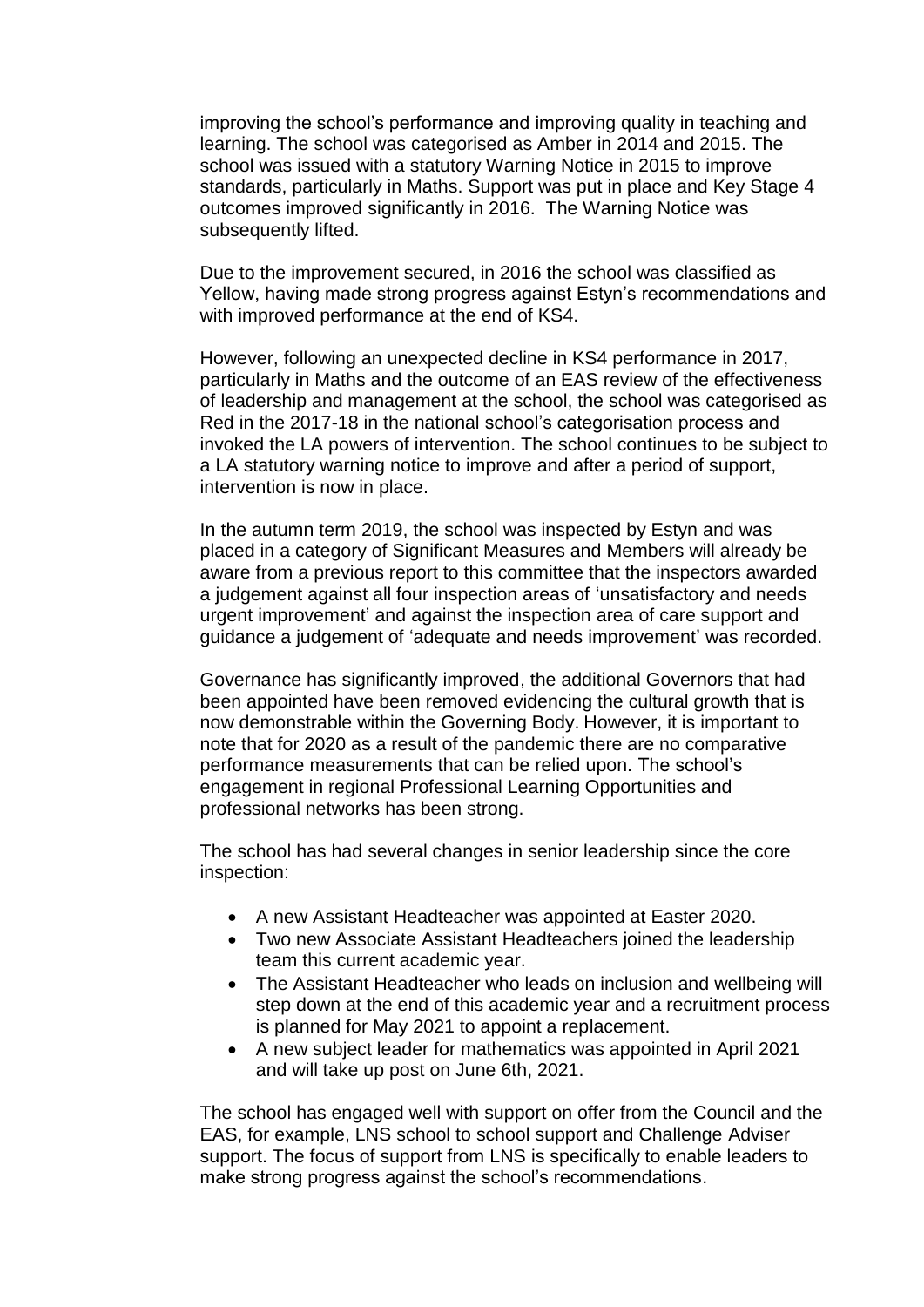SCC meetings scheduled half-termly during 2020-2021 were disrupted by the pandemic, however, catch-up sessions between the Council and the BFS continued throughout the COVID-19 pandemic. There were two formal SCC meetings that were held in the autumn; in October and December. In November 2020, the EAS had completed a review of progress against the Estyn recommendations using a limited evidence base gathered as part of an on-site visit. The outcome of this was shared in the December SCC meeting.

Additionally, the school also shared their own review of progress against the recommendations from the same period:

- In the December 2020 SCC meeting, the Headteacher reported satisfactory progress against all inspection recommendations.
- In the February 2021 meeting, due to school closure the Headteacher reported on the school's home learning strengths and shared results from its recent survey with parents/carers, pupils and staff.
- In March 2021 the headteacher reported that broadly 65% of pupils overall had engaged with online learning during the time of school closure.
- In the March SCC meeting the Headteacher outlined 'improvements' and 'continue focus' areas for each of the inspection recommendations, with no formal judgements presented due to the challenge of gathering first-hand evidence. The Headteacher also reported that governance was now effective in the school with the Chair of Governors solely focussing on BFS and that Governors had implemented new 'recommendation monitoring sub-groups'.
- The Headteacher outlined that the financial position for BFS has improved significantly with a projected surplus at year-end 2020-21 and this is evidenced in the provisional accounts.
- The Headteacher and Brynmawr Foundation School have wholeheartedly embraced the WG Multi-Agency Support for Schools in Special Measures initiative and the initial improvement conference was convened in April 2021.

### 4.1.2.3 **River Centre (Amber to Yellow)**

In the Spring term of 2021, the Council acted promptly and issued a prewarning letter to the Chair of Governors of the River Centre. The prewarning notice clearly set out the Council's areas of concern, which were predicated around the school's pupil capacity and admission arrangements for learners. In essence, the pre-warning notice concludes that the school has not operated or functioned in accordance with the terms on which it was established, particularly relating to placement of learners back into mainstream settings. The governing body has responded to the pre-warning notice and the Council are seeking confirmation of full compliancy against expectations. There are also other concerns that have emerged, such as the quality of the School Development Plan that will covered through the SCC protocols.